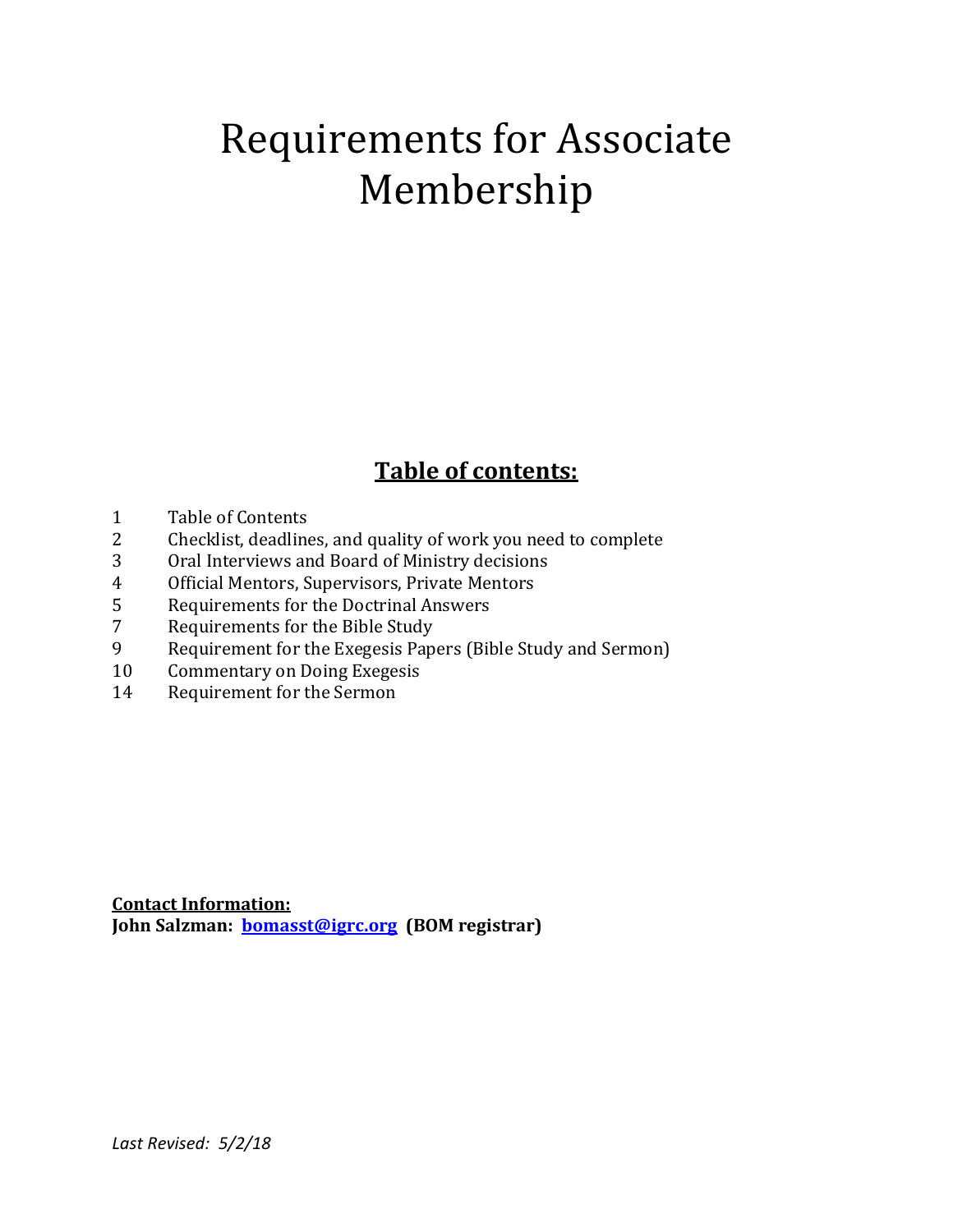### **Checklist, Deadlines, Quality of work you need to complete**

You need to upload to UMCARES:

- 1. Clergy application form
- 2. College transcripts and a copy of your FINAL Course of Study transcript
- 3. Updated autobiographical statement
- 4. Update your "Personal Information" page on UMCARES, including a recent photo and list your full baptized name (first, middle and last names)
- 5. Medical form (both the Personal Self-Disclosure Medical form and the Physician's Medical form)
- 6. A current signed and notarized disclosure statement
- 7. Submit five (5) Recommendations (using one of the forms listed in the Assist Files in UMCARES)
	- a. Any district superintendents you have had in the past 12 months
	- b. Any clergy mentors you have had in the past 12 months
	- c. Current chair of your Staff-Parish Relations Committee
	- d. A lay person who holds an official position in your church
	- e. An active United Methodist pastor from IGRC

Papers and projects you need to turn in:

- 1. Doctrinal Answers
- 2. Bible Study
- 3. Sermon

# **Deadlines for all work: Midnight the 2nd Friday in September**

### **Quality**:

All work must meet graduate level standards: grammar, spelling, punctuation, and clarity of thought (if you have questions you can refer to the most recent edition of the MLA – MLAFormat.org). Common rules for referencing and plagiarism are applicable. Your work is expected to show sensitivity to cultural diversity.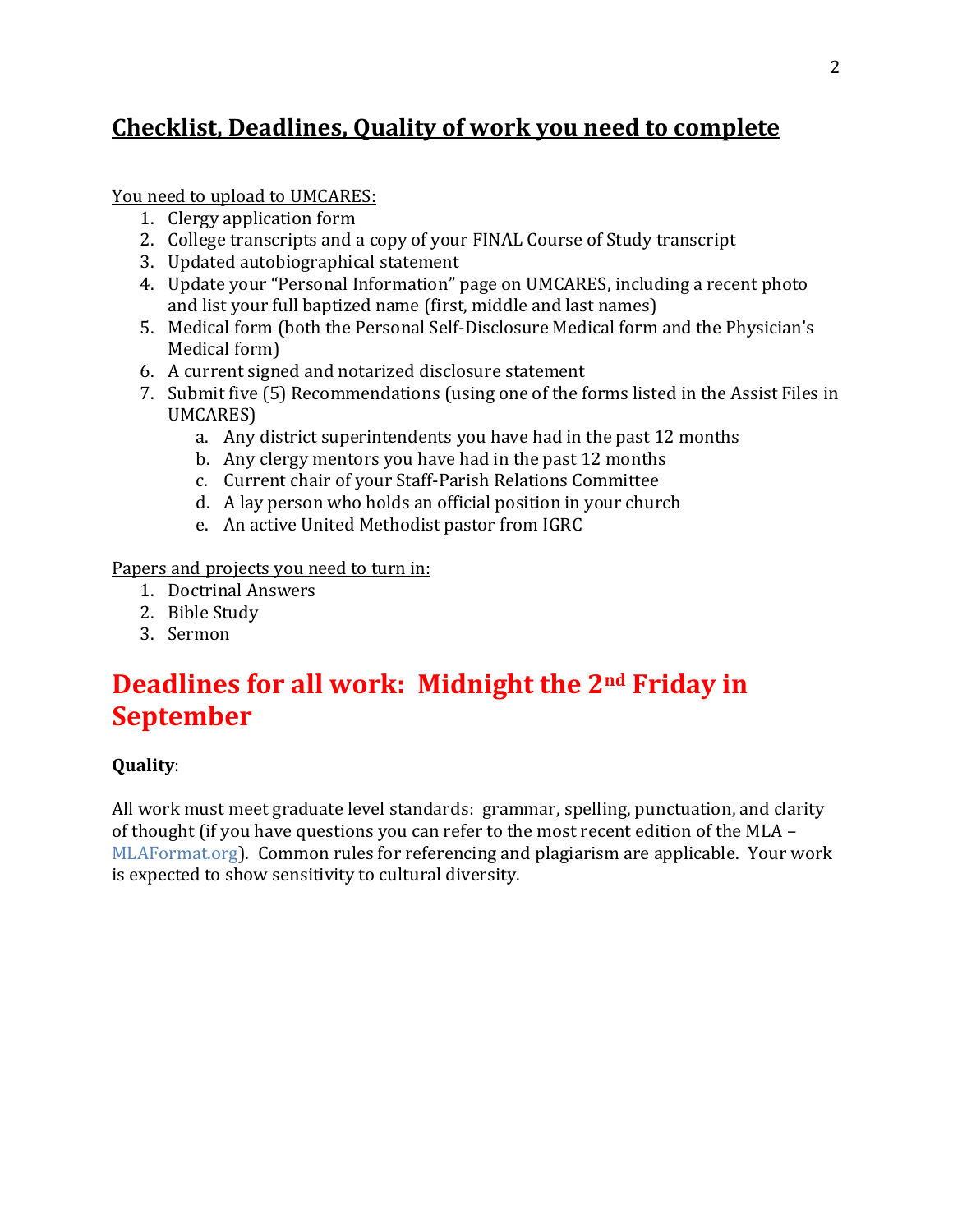# **Oral Interviews and Board of Ministry decisions:**

You will be interviewed in (or near) Springfield, IL on the **third Thursday of October**. The exact location will be announced closer to the meeting time. Either the Board Registrar or the chairperson of the Ministerial Effectiveness Review Team (**MERT**) will be in touch with you several weeks beforehand to let you know the details of your interview.

Plan to be at the interview site by 9:00 a.m. and stay until 2:30 p.m. Four teams of Board of Ministry members will interview you. Each interview session will be approximately one hour. The interview teams are as follows:

- Psychological tests, references, transcripts, medical forms
- Bible study
- Doctrinal paper
- Sermon Project

After your interviews are completed, you may leave. The full board will then hear the recommendations from the interviews teams before making their final decision.

The full board will make one of following actions:

- Approve you for associate membership
- Ask you to rewrite and resubmit some of your work, by January 15<sup>th.</sup> You may or may be asked to re-interview with one or more of the teams. A final decision will be made at the February Board of Ministry meeting whether or not to accept your rewrite and to approve you for associate membership at the next scheduled annual conference.
- Delay your membership with specifics about what remedial work must be completed prior to re-interviewing the following year or beyond.
- Deny your request.
- Discontinue you from ministry.

If you are delayed, or if you are asked to resubmit some work, or re-do an interview, you will be given specific concerns and expectations so that you will know exactly what the board expects from you before gaining approval.

At the end of the interview day you will be notified by phone (by the Board Registrar) regarding the board's decisions. The phone message will be followed up by a written notice of the Board's actions, including specifics on any additional or remedial work you may need to complete within ten (10) days.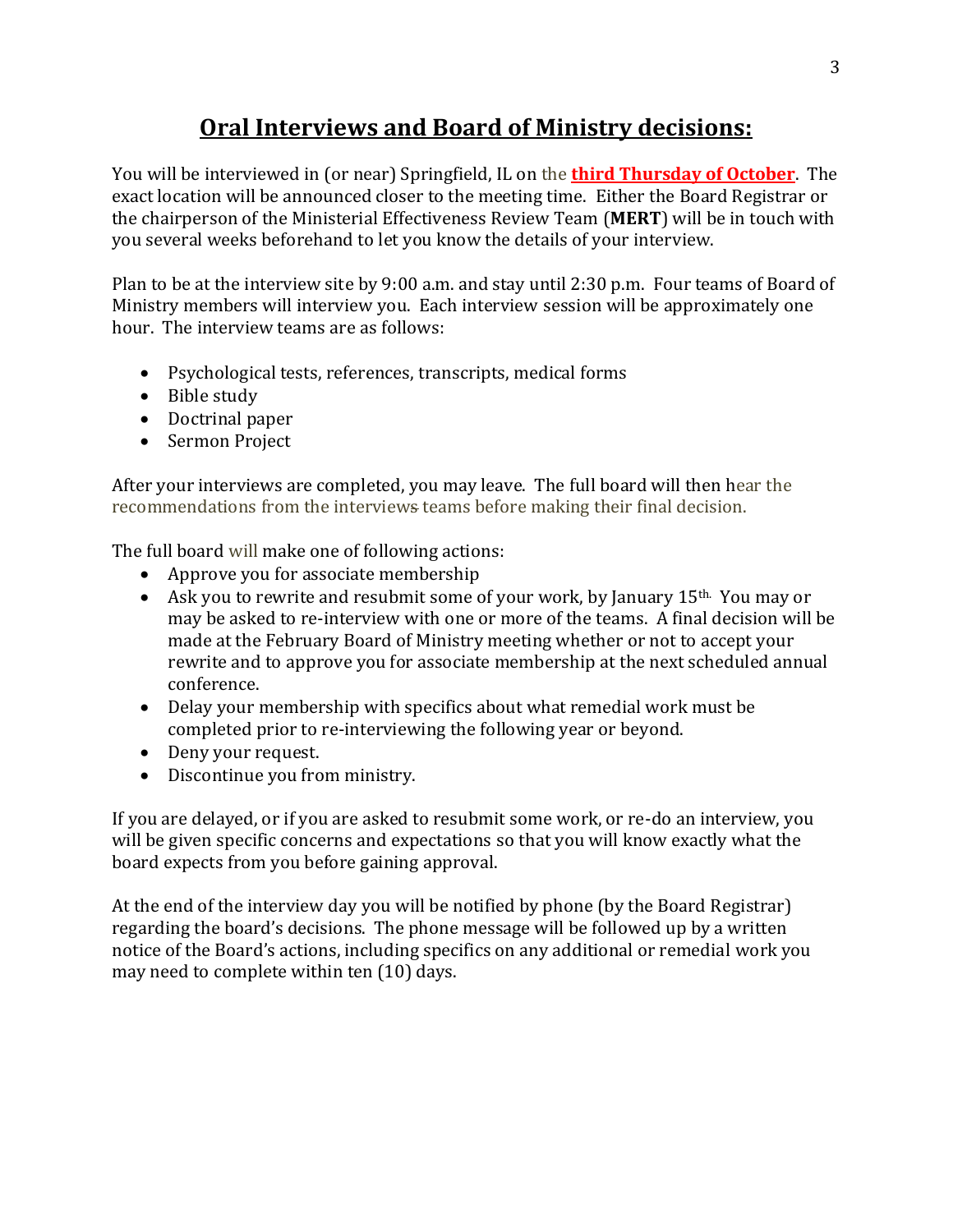### **Mentors, Supervisors, Private Mentors**

#### **Clergy Mentors**

Your clergy mentor is the pastor assigned to you by your District Committee on Ministry and/or your District Superintendent. You will continue to work with that mentor until you are elected as an associate member. Use this person as a resource person and have them actively review the work you intend to submit to the Board.

Once commissioned, and as you begin your time in the Residence in Ministry (RIM) program of the Board, you will be assigned a new mentor by the Board of Ministry who is member of the Board. This RIM mentor will walk along side of you until you are admitted into Full Membership and ordained.

#### **Personal Mentors**

Of course, you may elicit help from any person. Though, it is important for you to select mentors, coaches, counselors, and/or spiritual guides who are **NOT** current members of the Board of Ordained Ministry. This will allow you to enjoy the rights of confidentiality that a mentor/guide of your own choosing can afford you. These persons selected by you will NOT report to the Board of Ordained Ministry. Neither will the Board ask them for input.

Anyone associated with Illinois Great Rivers Pastoral Care and Counseling (or any other counselor you engage) is **ABSOLUTELY** required to keep your visits and conversations and records confidential from the Board of Ordained Ministry. We will never approach them for information or consultation.

The only exceptions to these rules of confidentiality are as follows:

- the psychological assessment report prepared for the board when you began your candidacy
- additional psychological tests and report requested prior to your interview with the board
- any additional psychological tests and reports that you *may* be specifically requested by the board to take during the associate membership process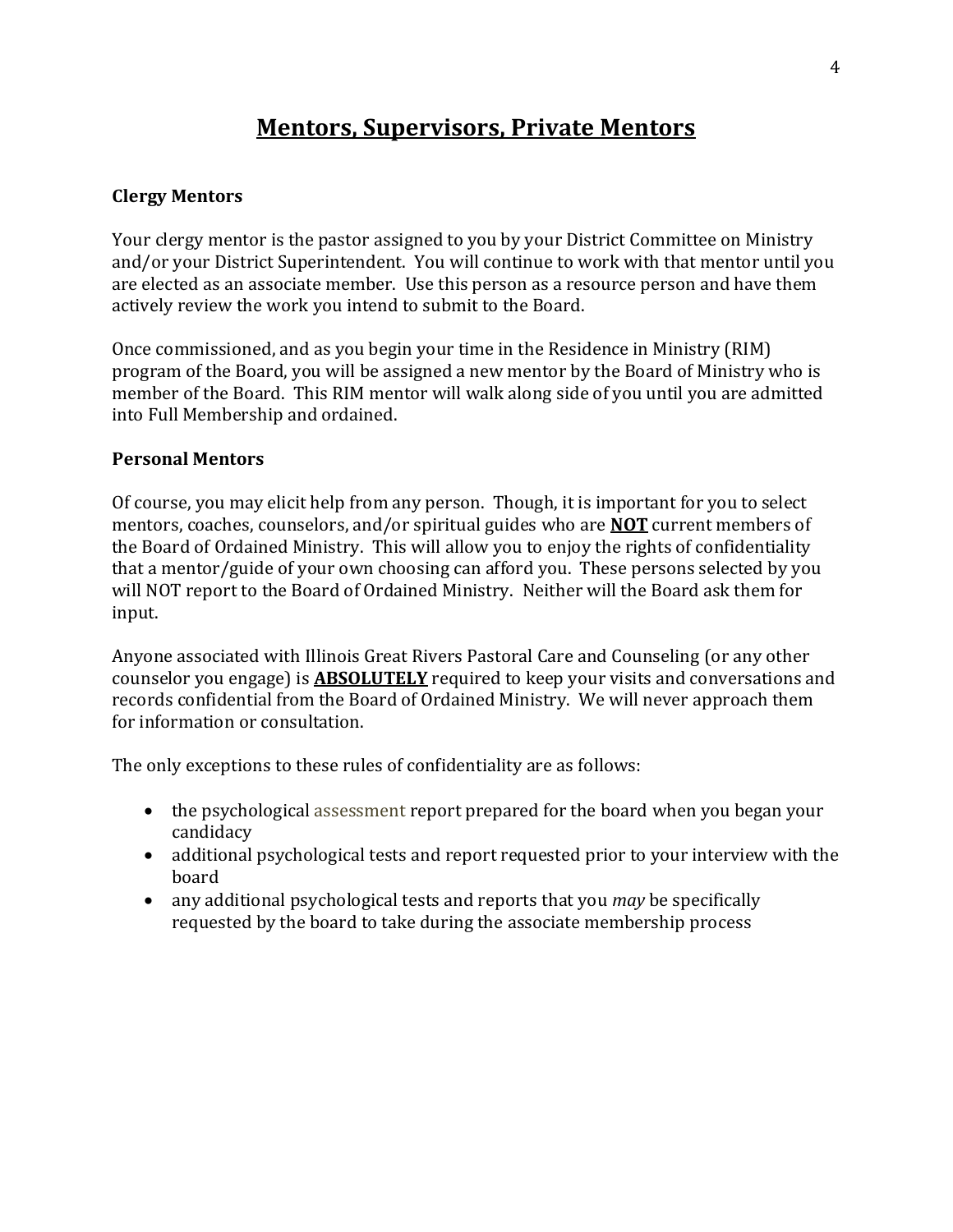# **Requirements for the Doctrinal Answers**

(¶324.9, 2012 Book of Discipline)

You shall write a **6000-8500 word** paper answering the following questions:

- a. Describe your personal experience of God and the understanding of God you derive from biblical, theological, and historical sources.
- b. What is your understanding of evil as it exists in the world?
- c. What is your understanding of humanity, and the human need for divine grace?
- d. How do you interpret the statement, "Jesus Christ is Lord?"
- e. What is your conception of the activity of the Holy Spirit in personal faith, in the community of believers, and in responsible living in the world?
- f. What is your understanding of the kingdom of God; the resurrection; eternal life?
- g. How do you intend to affirm, teach, and apply Part III of the *Discipline* (Doctrinal Standards and our Theological Task) in your work in the ministry to which you have been called?
- h. The United Methodist Church holds that the living core of the Christian faith was revealed in Scripture, illumined by tradition, vivified in personal experience, and confirmed by reason. What is your understanding of this theological position of the Church?
- i. Describe the nature and mission of the Church. What are its primary tasks today?
- j. Discuss your understanding of the primary characteristics of United Methodist polity.
- k. How do you perceive yourself, your gifts, your motives, your role, and your commitment as an associate member in the United Methodist Church?
- l. Describe your understanding of the *diakonia*, the servant ministry of the church, and the servant ministry of the associate member.
- m. Describe your understanding of an inclusive church and ministry to all persons regardless of: race, ethnicity, national origin, social status, gender, sexual orientation, age, economic condition, or disability
- n. For the sake of the mission of Jesus Christ in the world and the most effective witness to the Christian gospel and in consideration of your influence as an ordained minister, how will you make a complete dedication of yourself to the highest ideals of the Christian life? How will you exercise responsible self-control? How will you maintain habits conducive to physical health, intellectual development, sexual holiness, integrity in personal relationships, financial responsibility, citizenship, love of neighbor, experience of grace, and love of God?
- o. Explain the role and significance of the sacraments in the ministry to which you have been called.

### **ADDITIONAL GUIDELINES:**

• As you write your doctrinal answers, include the number/letter of each question, the question itself and THEN present your answer. Answer the questions in the order they are presented above.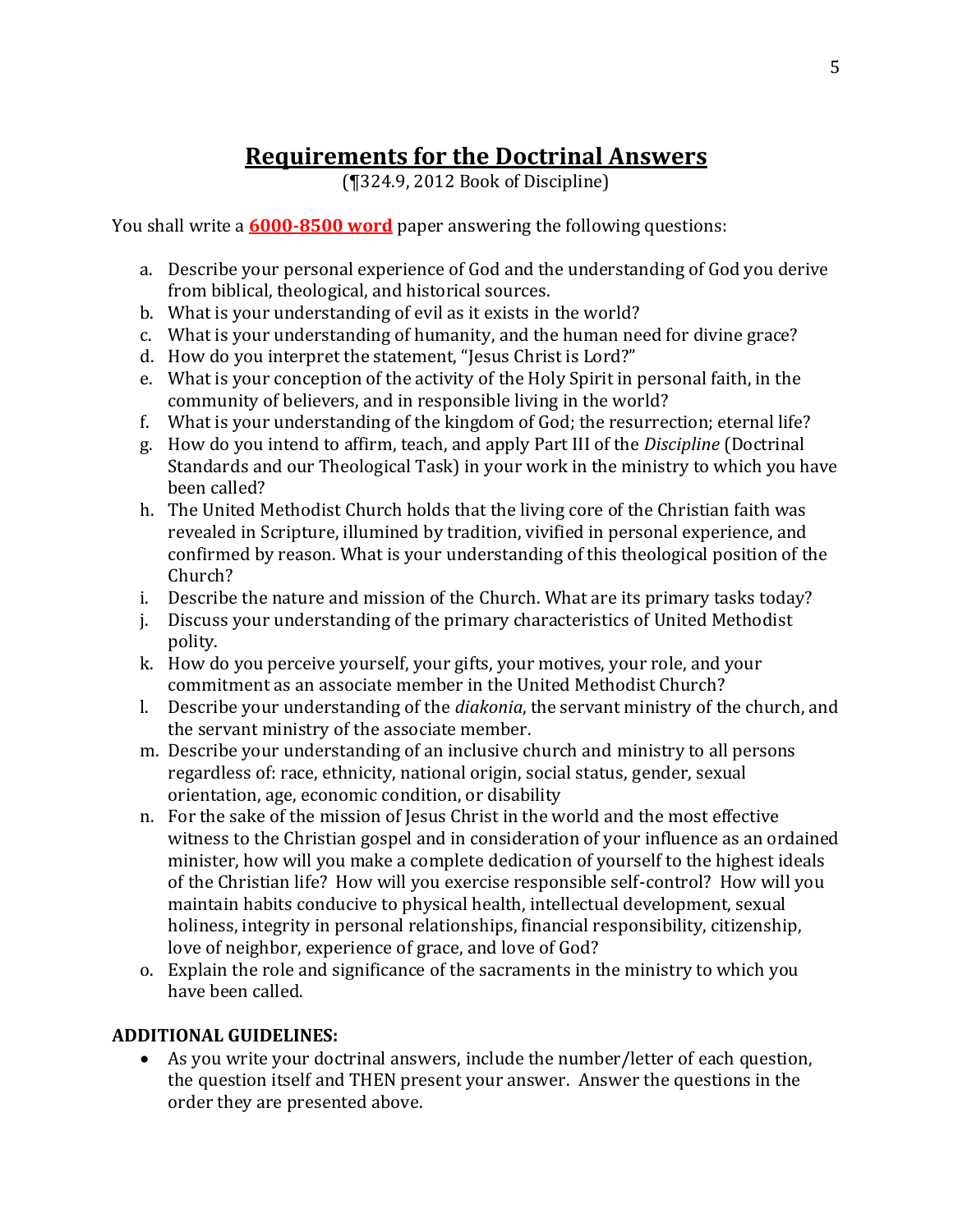- Footnotes, when needed, may be presented as either footnotes or endnotes. Follow appropriate academic guidelines for these notations (MLAFormat.org).
- Provide a bibliography at the end of the paper of books, articles, and presentations (hard copies and electronic) that have directly influenced your thoughts on these specific topics.
- Be prepared to comment about how your selected resources have impacted your thinking and personal development at your oral interview.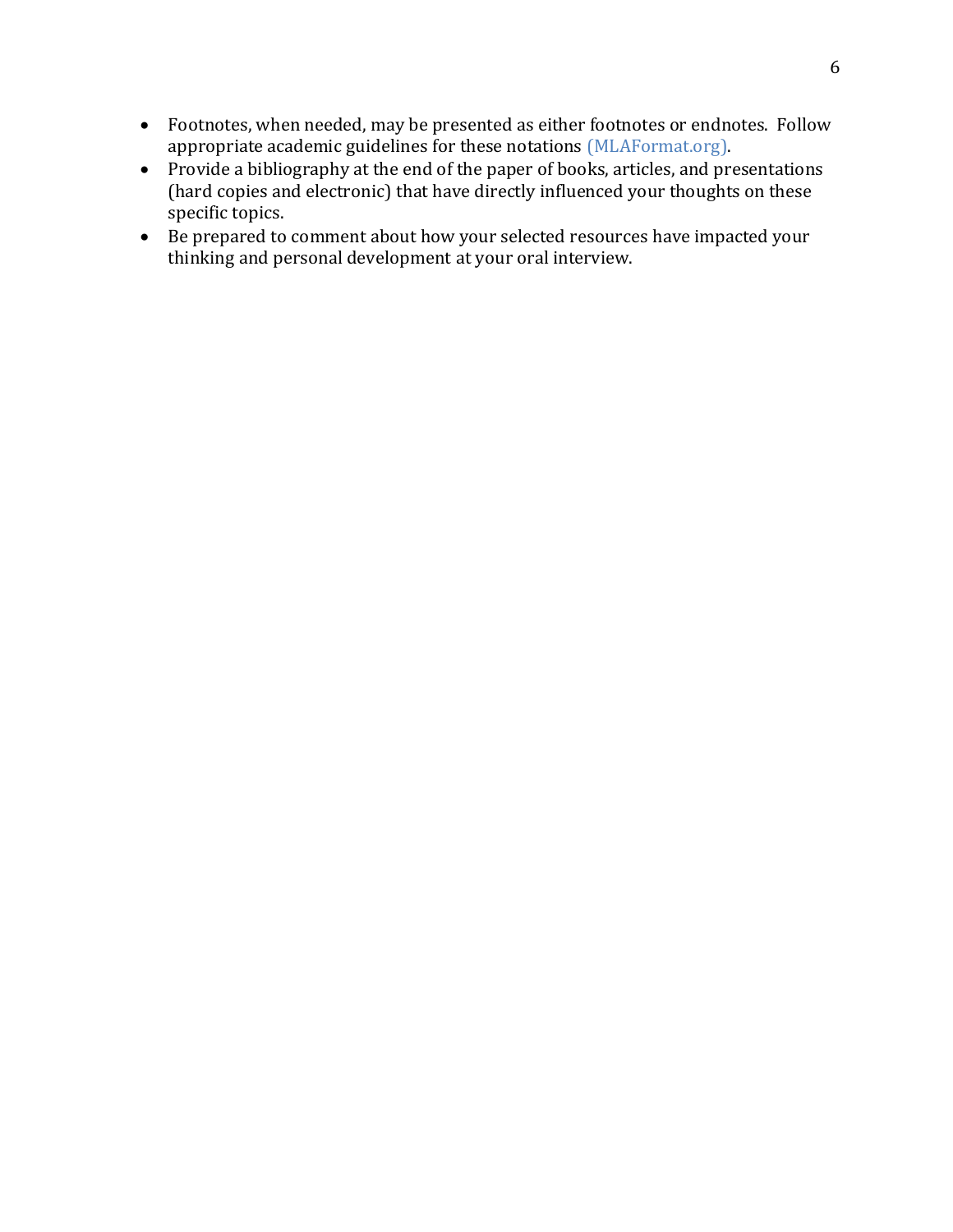### **Requirements for the Bible Study**

In The Book of Discipline, pastors are required to *read and teach scripture.* Membership vows in the United Methodist Church include the following: *To receive and profess the Christian faith as contained in the Scriptures of the Old and New Testaments.* Our theological guidelines say this about scripture: *United Methodists share with other Christians the conviction that Scripture is the primary source and criterion for Christian doctrine. Through Scripture the living Christ meets us in the experience of redeeming grace.* 

The Bible Study you create and present to us should reflect your commitment to scripture as primary in the life of both the individual Christian and the church. **For your Associate Membership interview, the Bible Study you create MUST BE taught prior to submitting your final materials for review.** C*reate an "original" Bible Study based on passages from Paul's letter to the Ephesians.*

#### **Outline of the work to be turned in:**

- 1. Prepare a handout entitled: **Why we study the Bible (Maximum 1000 words)**. Address the following issues in that handout:
	- A. Briefly describe your theological understanding of the Bible. There is an expectation that this will include some use of theological sources, appropriately noted.
	- B. Explain your understanding of the role of Scripture in the life of the individual believer and the Church.
	- C. Share why the Bible is important to you personally.
- 2. Submit **a course plan** for teaching six lessons on the assigned Biblical book **(approximately 1200 words)**.
	- A. State your objectives for the overall course. This is intentionally left open ended so that you may develop the study in whatever way is authentic to you and your setting. Some may develop a thematic study, some may attempt a chapter by chapter method…as long as it covers the assigned book in an effective way, you are welcome to develop a study as you see fit.
	- B. **REMEMBER: You are required to teach this study**. Please describe the participants and note any pre-conceived assumptions you are making about them (assumed age group, setting, education level, familiarity with Scripture and the faith)
	- C. Briefly describe how you will assess the learning of participants
	- D. Prepare a syllabus for the students, including individual weekly assignments
	- E. List an annotated bibliography of books and other resources you are using to prepare the course. The board is looking for good scholarship here, and good use of resources. We caution you though not to rely too heavily on any one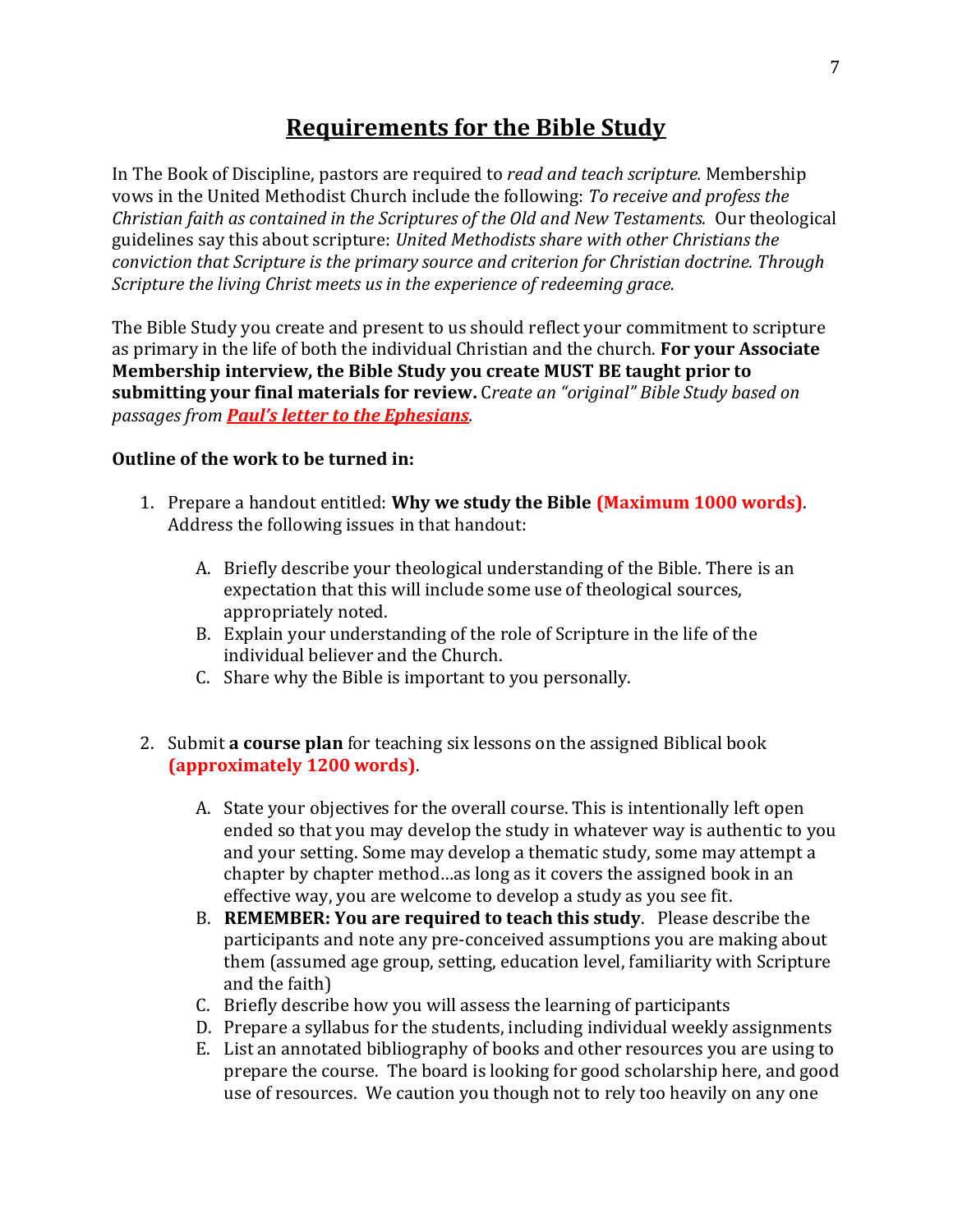particular resource. In the interview process we are looking for *your* words, not someone else's.

- F. List the learning activities you use throughout your study; variety is good
- 3. Submit a **detailed lesson plan** for one of your six lessons (approximately 700 words). Your submitted lesson should be in its final, presentation-ready, form. It should stand alone and need no further explanation from the candidate, or put another way, a skilled teacher should be able to take these pages and teach this one detailed lesson themselves.
	- A. Identify which lesson from the syllabus you will be detailing
	- B. List the objectives for that particular lesson
	- C. Outline an agenda (detailed lesson plan) for the session, including time allotments for each activity
	- D. List materials needed
	- E. Describe your lead-in, which may include reviewing previous lessons, asking leading questions for the new lesson, providing a resource, or telling a story that piques interest
	- F. Prepare two feedback questions (opportunities for participant to embrace and incorporate the theme of the lesson) to be answered by each student at the conclusion of the session.
	- G. Attach any lecture notes
	- H. If you use other media, make those presentations available online
- 4. Provide a scholarly exegetical overview of the assigned book (original audience, assumed author and date, internal structure, connection to other biblical books, major themes, etc.). Include a scholarly bibliography of works used for this section and all of the Bible Study. (Approximately 600 words)
- 5. Submit a reflection paper outlining some of your observations of the study (what worked?, what didn't work?, were there concepts participants could not understand?, etc). (Approximately 500 words)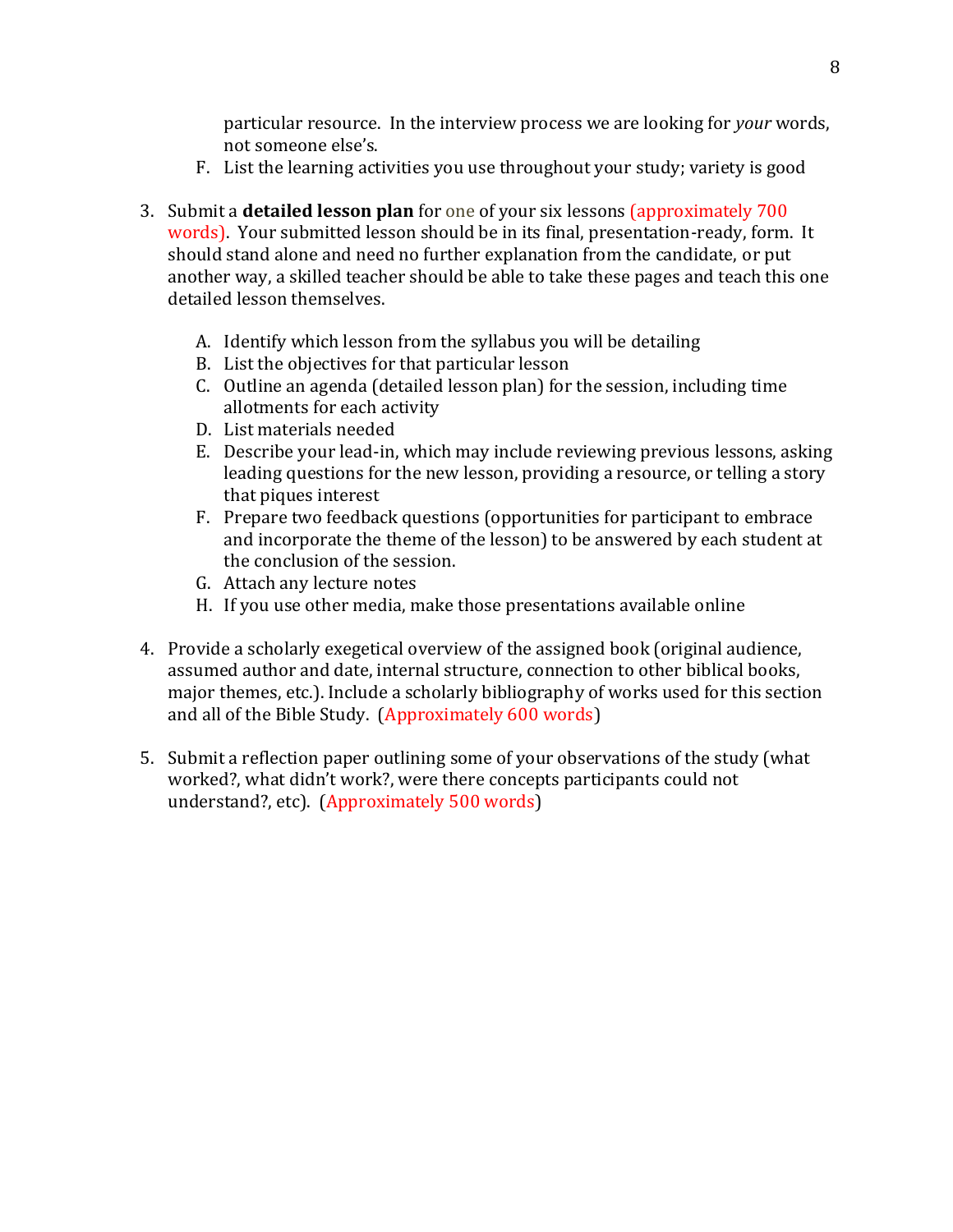## **Exegesis Requirements (Bible Study and Sermon)**

You will need to prepare an exegesis paper for both your Bible Study and your sermon.

When you prepare an exegetical paper, select a text (of five or more verses), examine it, and include the following items as you relate how you have wrestled with it:

- 1. **Initial impressions:** Indicate your thoughts and feelings upon an initial read through of the text, before you began your scholarly sleuthing: initial observations, questions, disturbances, things you never noticed (or can't remember) from previous reads of this text.
- 2. **Language notes:** Your own translation/paraphrase of the passage, including scholarly evidence for the accuracy of your translation when you deviate from either the NRSV or NIV.
- 3. **Review of context:** A briefing for the reader on what has been happening (or argued) up to the point your passage begins. In other words, regarding the book of the Bible or section of scripture upon which you are drawing, bring us up to date.
- 4. **Related texts:** Provide an annotated list of scriptures which provide background on your text and which elucidate its meaning.
- 5. **Historical setting:** Provide historical and cultural background information that gives us a sense of the text's meaning for its original readers. Cite your sources.
- 6. **Literary analysis:** Analyze and catalogue your literary observations about the text. Comment about its structure, style, word choices and pairings, mood, and narrative elements (characters, conflict, plot, theme) if applicable.
- 7. **God's message:** What key messages do you think this text conveyed to its original audience? How did it change them? Is that message relevant today? Why or Why not?
- 8. **Wrestling with the message:** If there is material in the text that seems incompatible with other biblical teachings, how do you organize, sort through and prioritize that contradictory material?
- 9. **Application:** What messages (see #7 above) overlap with needs and situations today? How might you teach or preach this text? What could be a "springboard" to preaching this text?
- 10. **Bibliography:** Provide a bibliography of what you used, hard copy material and online material.

You may cover these ten items in any order you wish.

You may also be creative in your exegetical presentation. (But creativity cannot be a substitute for doing the foundational work of exegesis.)

When you apply the text to today, be sure your teaching and preaching is solidly connected to your exegetical work.

Your exegetical paper should be 1500+ words.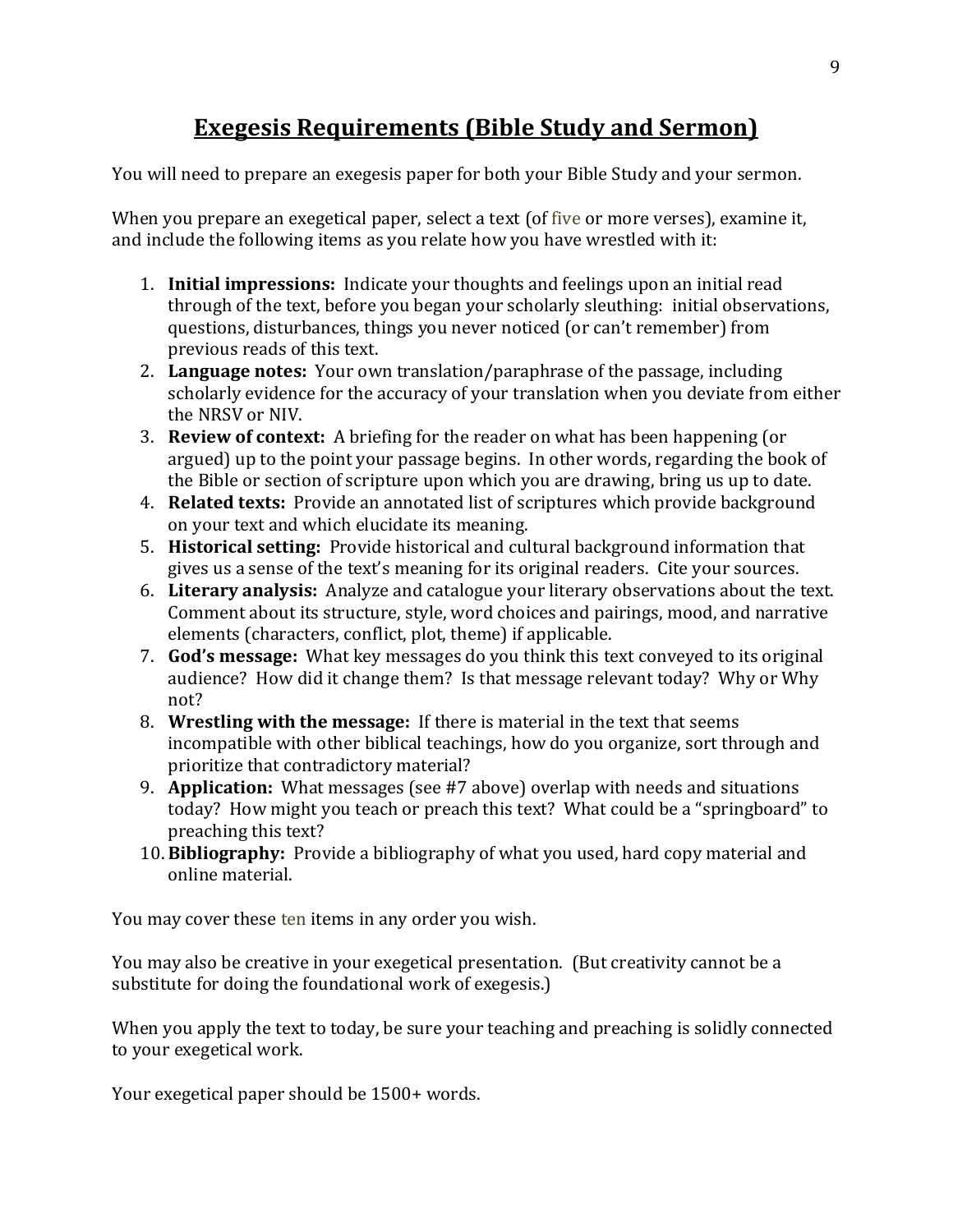### **Commentary on Doing Exegesis**

When we *exegete* a passage of scripture, we explore the language, culture, and spirit of that particular text. In the midst of such study and exploration, we begin to discover the *meaning* of the text, both for the past and for the present.

The set of principles that guide our exegesis of scripture is called "hermeneutics." In other words, if we were to teach a course on how to do a Bible Study, *hermeneutics* would be the lecture part of the course; *exegesis* would be the lab. Through seminaries, courses of study, and multiple books, we have access to numerous experts who can lead us through the concepts of hermeneutics. We expect our associate members to avail themselves of this expertise.

A more intriguing question is this: *who should do the exegesis*…week after week…sermon after sermon…Bible Study after Bible Study…life application after life application? More specifically: will the exegesis be done 'in house,' by pastors who are known by their congregants and neighbors? Or is exegesis best done when out-sourced: gleaned from commentaries and famous preachers and distant academics?

Exegesis done from afar boasts a sort of efficiency. After all, what busy pastor has 2-5 hours each week for reworking an ancient language, traveling back in time to play detective, or decoding the literary characteristics of a text? It takes far less time to pull a commentary off a shelf or click on the nearest literary link and simply quote a smart scholar.

But the fact that the Board of Ordained Ministry requires candidates for associate membership to prepare and present an exegesis hints at a different answer: we think that people are best served when someone who knows both *them* AND *the Bible* does the exegesis. And these are some reasons behind our thinking:

- The Bible is not an inert archive. It is an organic text, used by the living God to communicate with maturing individuals who live in an ever-changing world. Exegesis is an ongoing and essential task of each local Christian community. Whenever local and contemporary scholars do exegesis, people are blessed with a *specific, timely, and living* word of God for them. For *God's sake* we want our associate members doing on-going exegesis.
- Any person who engages in the deep study of the Bible usually gets drawn into deeper questions:
	- o the role of the Bible in the overall work of the pastor,
	- o the importance of the Bible in the life of the church,
	- o the authority of the Bible in the life of the Christian,
	- o the use and abuse of the Bible in argument,
	- o the treatment of the Bible in preaching,
	- o the biblical literacy of both the public and the 'person in the pew,'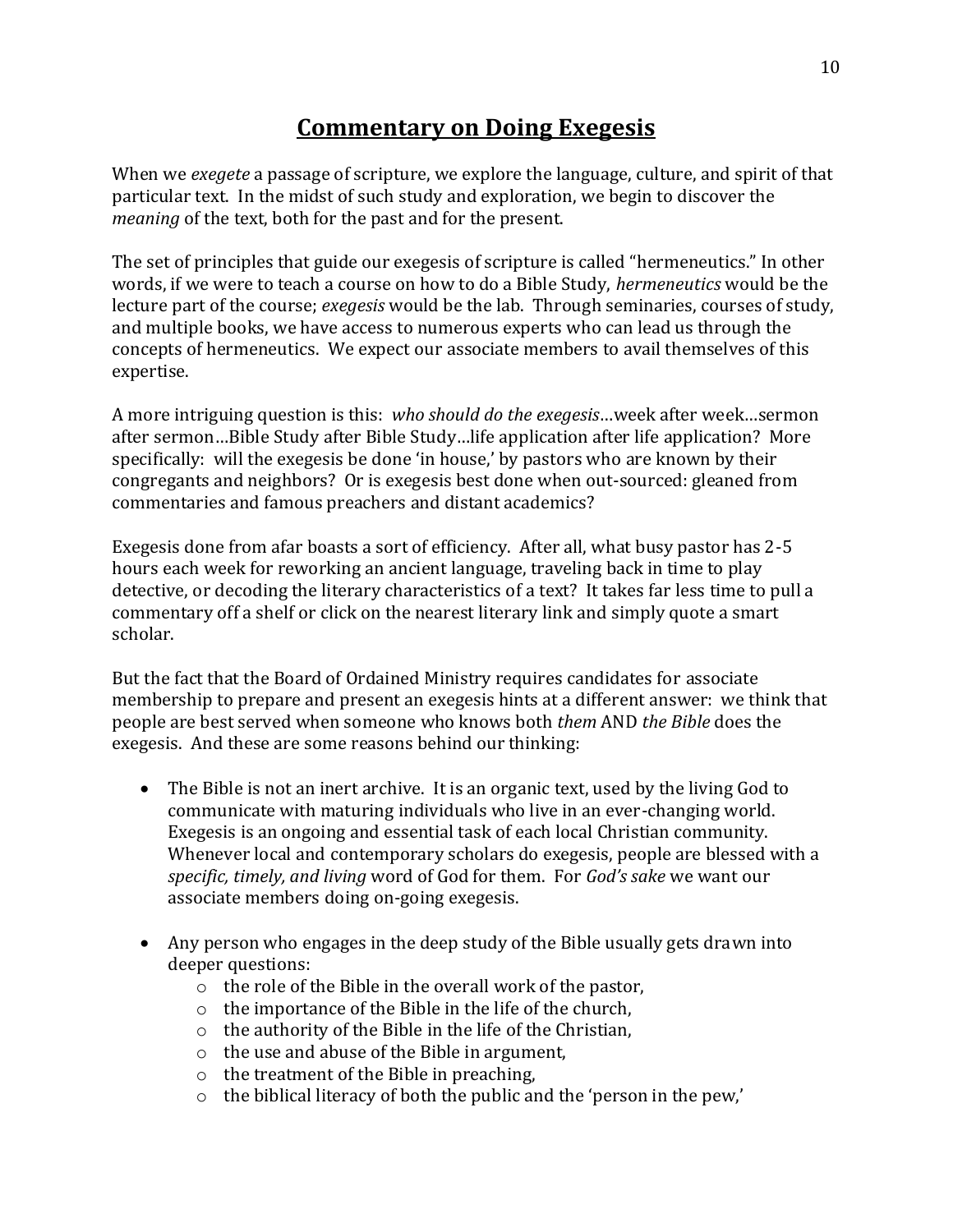- o the dismissal of the Bible by many modernists,
- o the idolizing of the Bible by many fundamentalists,
- o the unexamined logical fallacies committed when applying biblical content to contemporary life.

In order to maintain integrity as we venture our way through this thicket of issues, it is necessary for us to do solid exegesis with more passages, more frequently, more skillfully.

#### Essential Tasks of Exegesis

- 1. Explore and examine:
	- a. The language of the text
		- i. Key words from Greek or Hebrew text
		- ii. Variations on how key words might be translated into English
		- iii. Attention to how the words are arranged in structure
		- iv. Attention to how the words are arranged with style
		- v. Note how particular words are used in a particular way by a particular writer
	- b. The culture of the text, honoring its place in the historical world
		- i. Anthropology (origin, nature and destiny of human beings)
		- ii. History
		- iii. Sociology
		- iv. Economics
		- v. Religion
	- c. The spirit of the text
		- i. Questions, observations, and objections evoked personally from a first reading of the text
		- ii. Other passages of scripture that relate to the particular passage and how those other passages clarify the meaning of the text or add to the meaning
		- iii. The text's place in the context of a wider biblical narrative
		- iv. The relevance of the text to germane theological themes
		- v. The message of the text then and now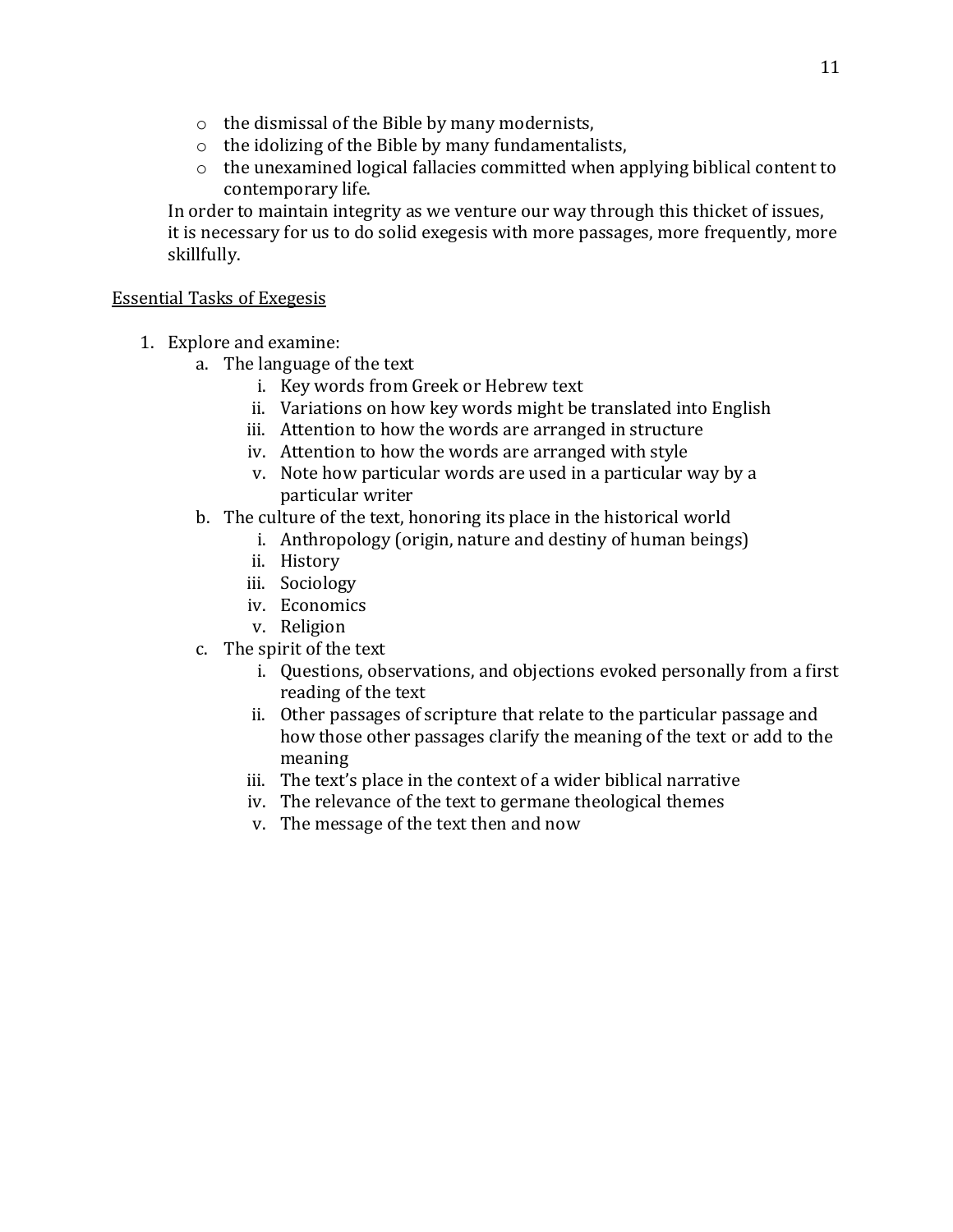#### Primary Mistakes in Exegesis

- 1. **Proof-Texting**: refusing to do or acknowledge any scholarly study on a text because a position has already been decided and the text is merely there to prove the point.
- 2. **Neglecting Cultural Differences**: assuming that customs and definitions are the same in all cultures, when in fact, some of them are quite different. Therefore, when a biblical passage speaks to a specific custom, the exegete must demonstrate sufficient cultural understanding in order to apply those biblical teachings to the customs of our own society.
- 3. **Ignoring Clashing Texts**: failing to wrestle through the conflicts caused by scriptural texts that seem to contradict each other, scripture passages that neglect our experiences, scripture passages that defy reason or doctrine or ethics, or scripture passages that are inconsistent with church tradition.
- 4. **Spiritualizing a Text**: ignoring the wider narrative or historical realities of a text and immediately transposing its message to a spiritual generality that can be applied at will to contemporary situations.
- 5. **Psychologizing a Text:** imputing intent, emotion, or experience to a biblical character that will likely confine or bend interpretation of the text to the point we want to make, or to a very individualistic application of the text.
- 6. **Failing to Let the Bible Be Its Own Commentary:** neglecting other biblical texts that shed light on the meaning of a passage.
- 7. **Committing Logical Fallacies:** introducing irrational logic into how a text should be interpreted and applied. Examples of illogical thinking include: denying the antecedent (denying a preceding event, condition or cause), affirming the consequent (failure to observe logical sequence), ignoring or overlooking an underlining question in the text, false assumptions, substituting for the force of reason, reductionism (simplifying the complex), misclassification, the inability to disprove does not prove, the false dilemma, post ergo propter hoc (because an event occurred first, it must have caused this later event), the fallacy of expediency, and the red herring.
- 8. **Proposing Rogue Translations:** straying too far from the obvious meaning of the original text, or being too rigid in translating a text, thus leaving out legitimate words and concepts that might faithfully transmit the depth and nuance of a text.
- 9. **Disregarding the Context:** not reading the whole biblical book which contains the text, not seeing the text in the context of that whole, not connecting a text with the passage that come both before and after, not seeing how a text integrates into the whole document.
- 10. **Stopping Short at Analysis:** taking apart a text with academic tools but not using academic tools to put it back together again so that it might bless the reader.